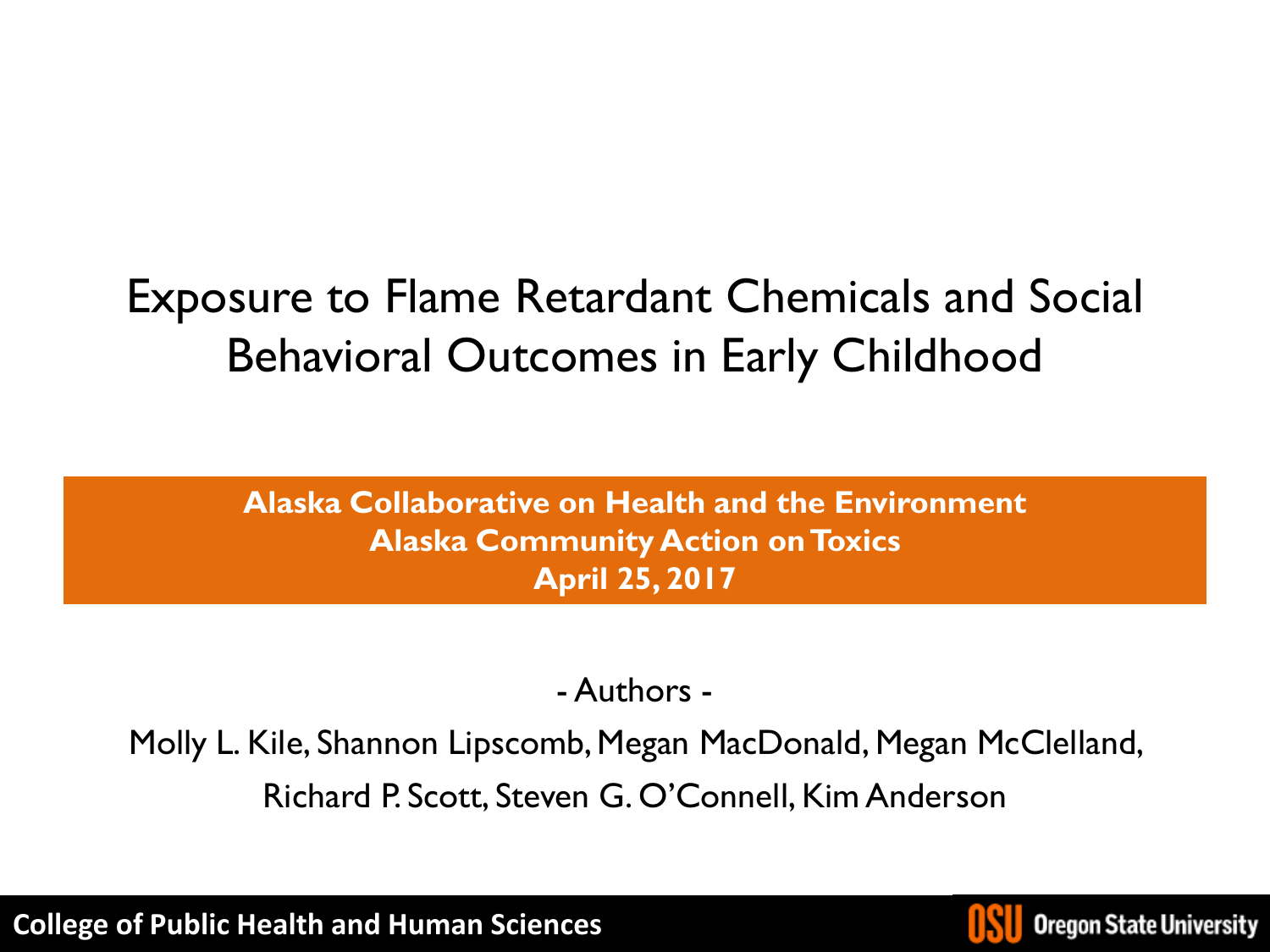## Conflict of Interest Statement

Dr Kim Anderson invented the silicone passive sampler wristband.

- Received NIH Small Business Innovation Research and Small Business Technology Transfer grants to commercialize this technology
- Formed a MyExposome which is dedicated to creating an awareness of, and a market for, passive environmental monitors such as the silicone passive sampler wristband
- May financially benefit from the outcomes of this research

Dr Kim Anderson developed the analytical method for measuring 41 flame retardants and examining the analytical data quality.

• Blinded to all data collected on the participants and did not participate in any data analysis.

The other investigators declare no conflict of interest.

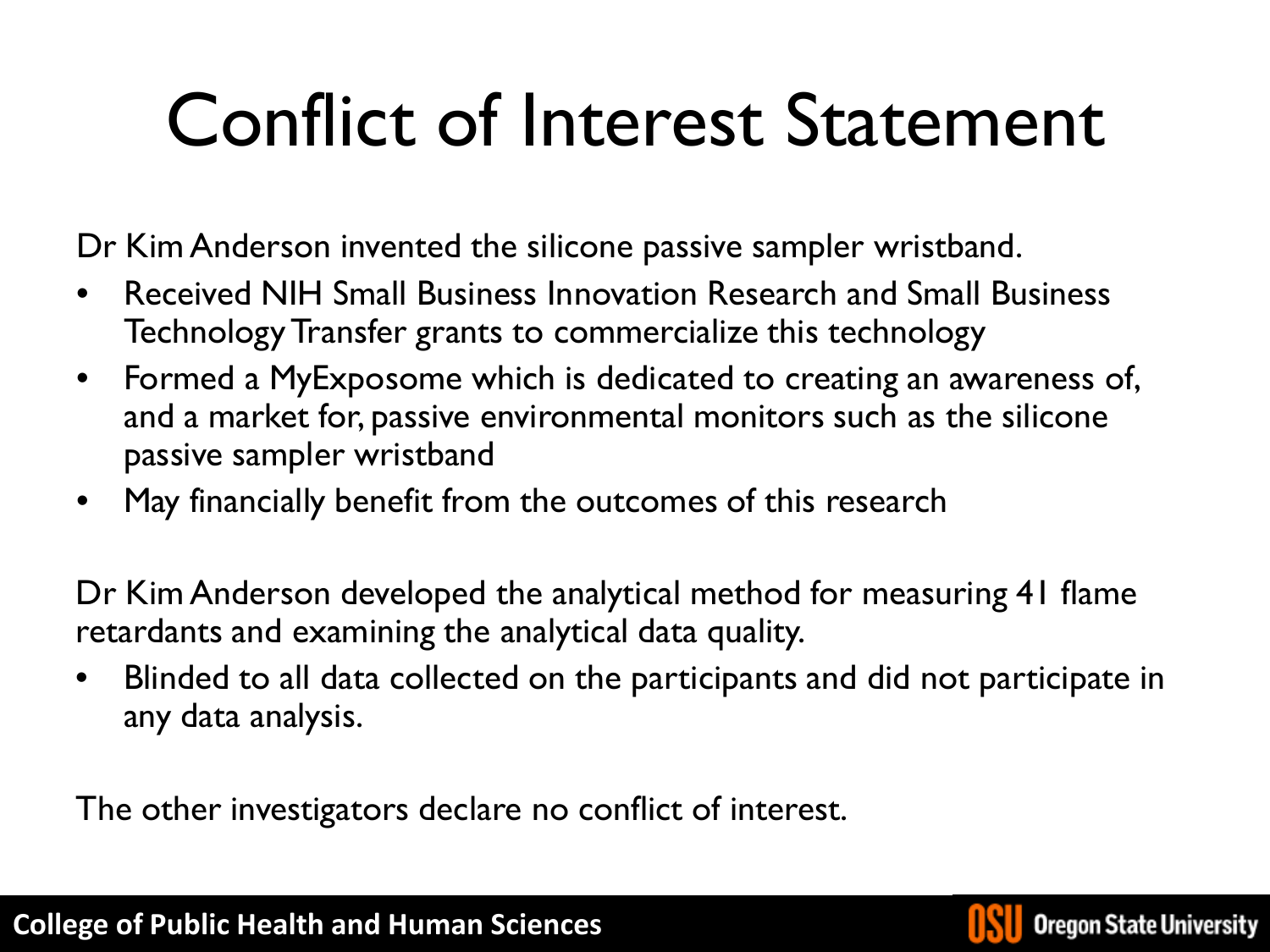## **Outline**

- 1. Background on sampling flame retardants
- 2. Introduce study design
- 3. Flame retardant exposure in Oregon preschool-aged children
- 4. Association between flame retardant exposure and social behaviors
- 5. Strengths and limitations

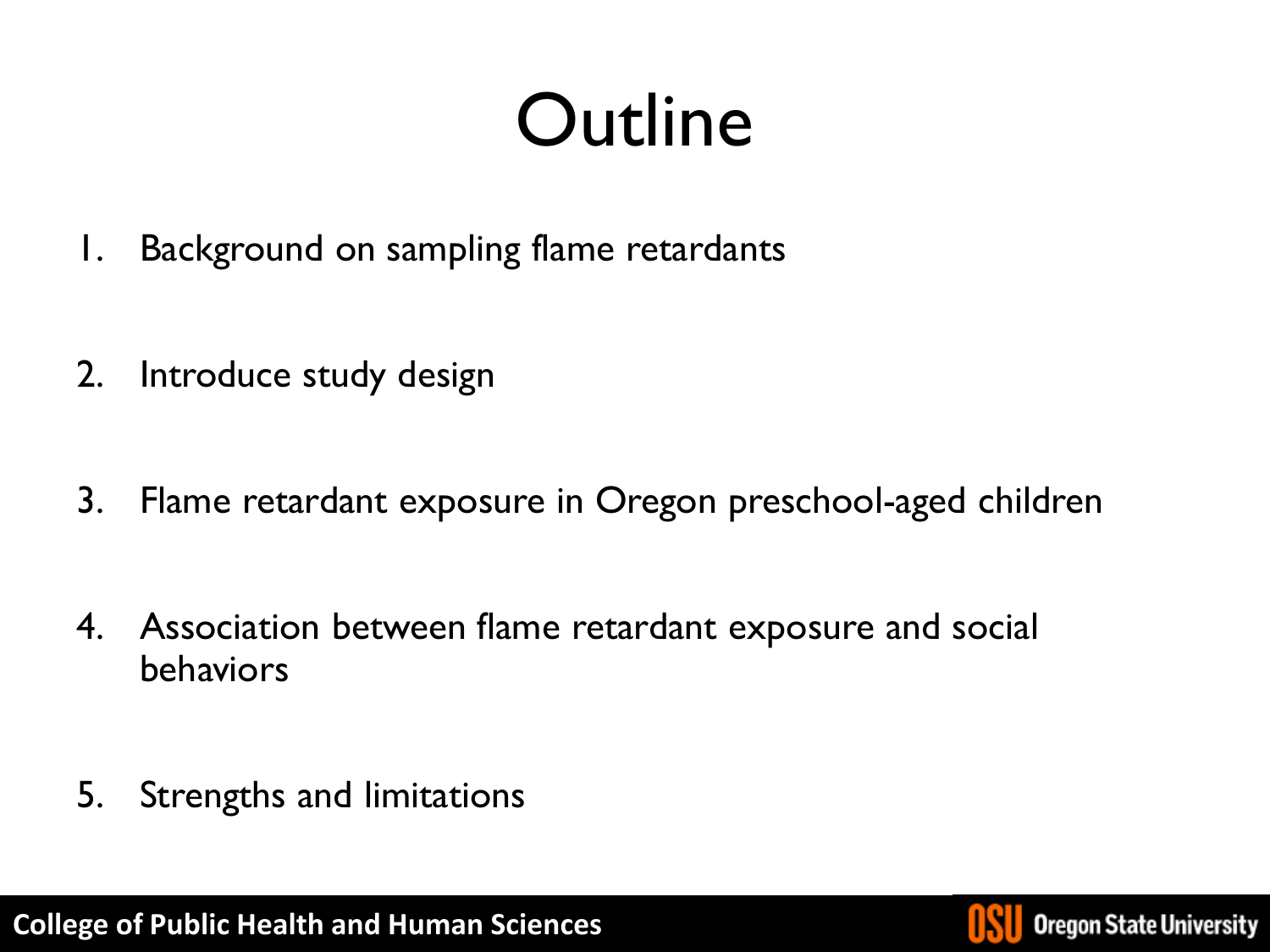## **Background**

- Polybrominated diphenyl ethers (BDEs) and organophosphate flame retardants (OPFRs) leach into the indoor environment
- There are concerns that exposure to these compounds contribute to adverse health effects
- Exposure to these compounds are typically measured in blood, house dust, indoor air, or hand wipes



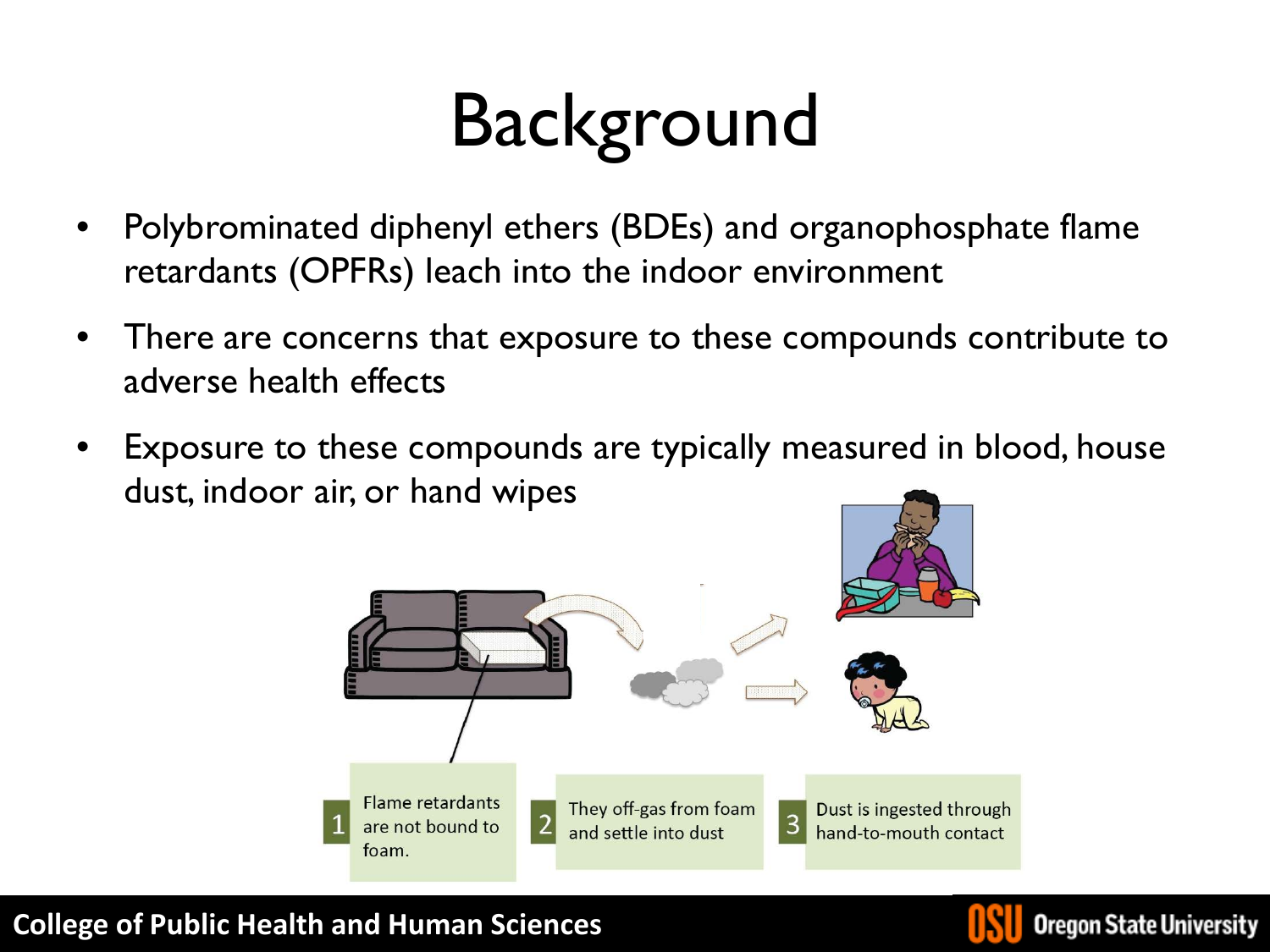## Silicone Passive Sampling Technology

*O'Connell, Kincl and Anderson, ES&T, 2014*

- Lipophilic organic compounds passively diffuse into the silicone
- Provides a time-weighted average exposure
- Can be worn in all conditions
- Can reflect dermal and inhalation pathways
- Can be transported at room temperature
- Have been tested for 1,527 analytes
- Details provided by Dr Anderson <http://fses.oregonstate.edu/methods>





#### **Bracelets Can Detect Chemical** Exposures

The next wave of wrist wear might act as a fashionable archive of your exposure to everything



**College of Public Health and Human Sciences**

5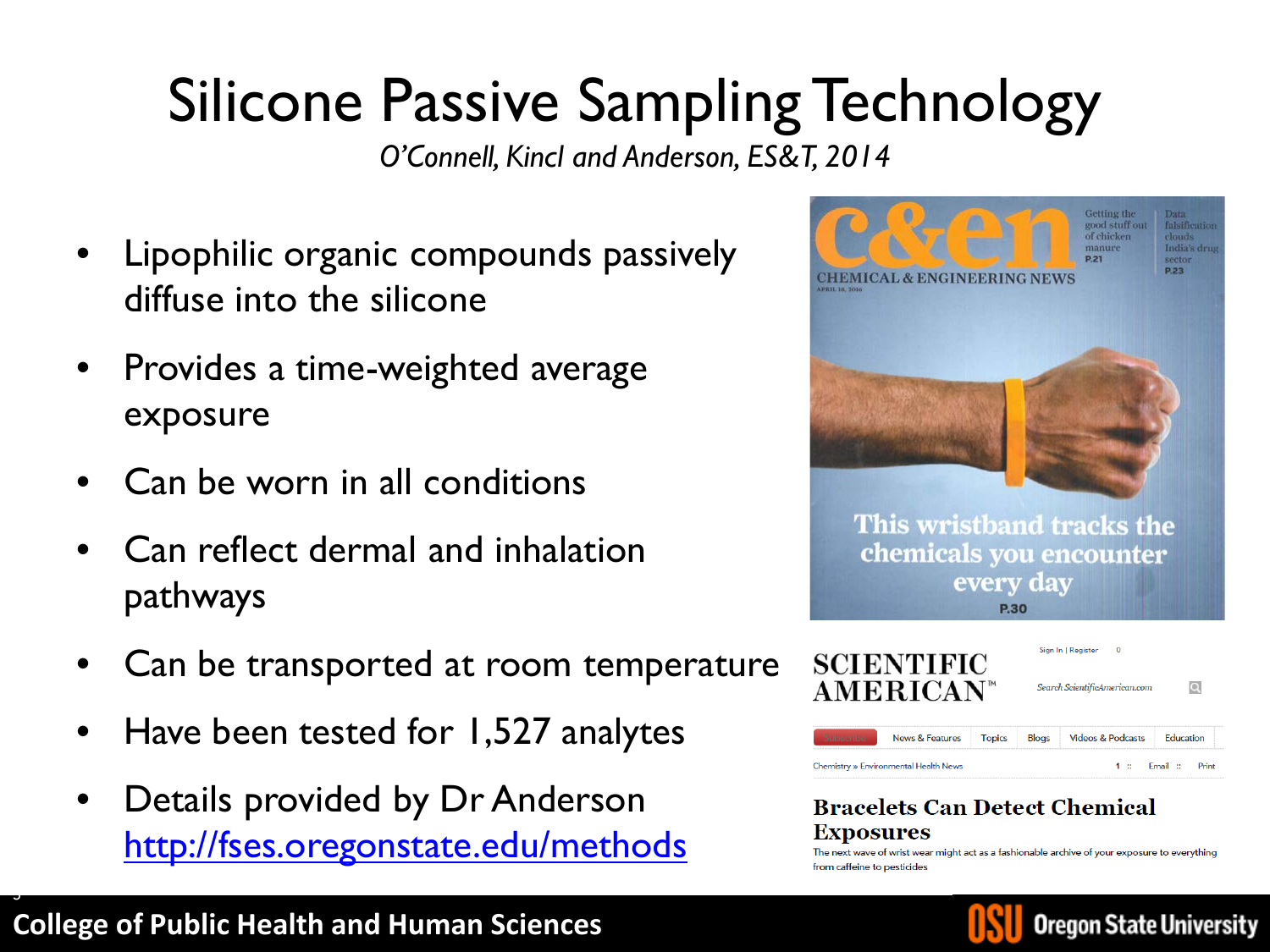# Interplay Study Design

- Cross sectional study from Oct 2012 Jan 2013
- Preschool children in two Oregon communities aged 3-5 years (N=92)
- Collected house dust, hand wipes, and child wore wristband for 7 days
- Parent completed socio-demographic questionnaires
- Preschool teacher completed Social Skills Improvement System Rating Scale to measure children's social behaviors in classroom settings
	- 7 subscales (Communication, Cooperation, Assertion, Responsibility, Empathy, Engagement, Self-Control, Externalizing, Bullying, Hyperactivity/Inattention, and Internalizing)
	- We combined the three subscales of externalizing behavior problems (externalizing, hyperactivity/inattention, and bullying) into an aggregated outcome

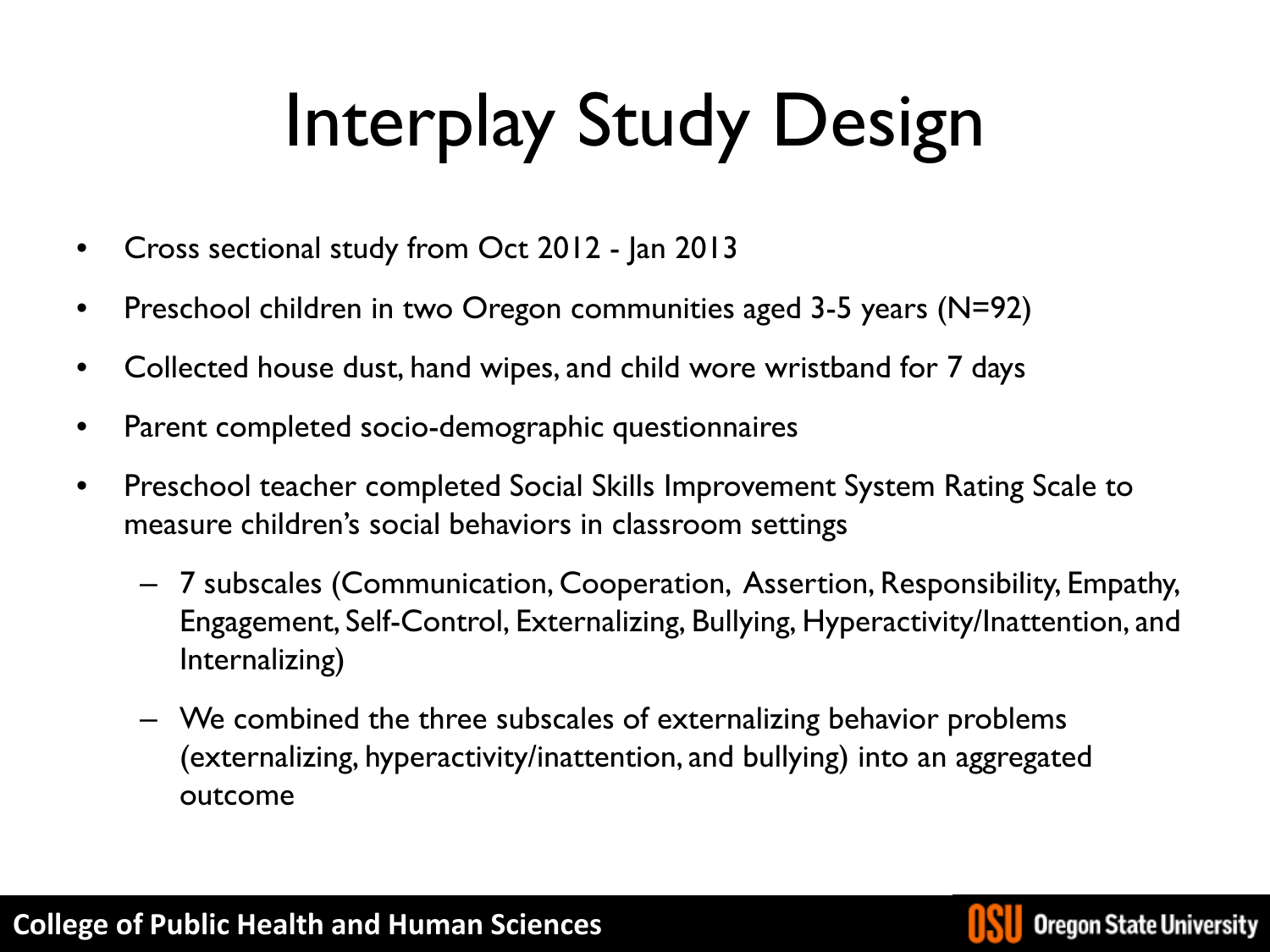# Interplay Study Design

- Created a standardized "family context" score
	- Aggregated of maternal education, paternal education, maternal employment, paternal employment, household income, and home learning environment
- Adverse social experiences aggregated score (range: 0 to 4)
	- Lived with an adult with substance abuse
	- Lived with an adult with a mental health issue
	- Experienced violence, trauma or neglect
	- Witnessed domestic violence

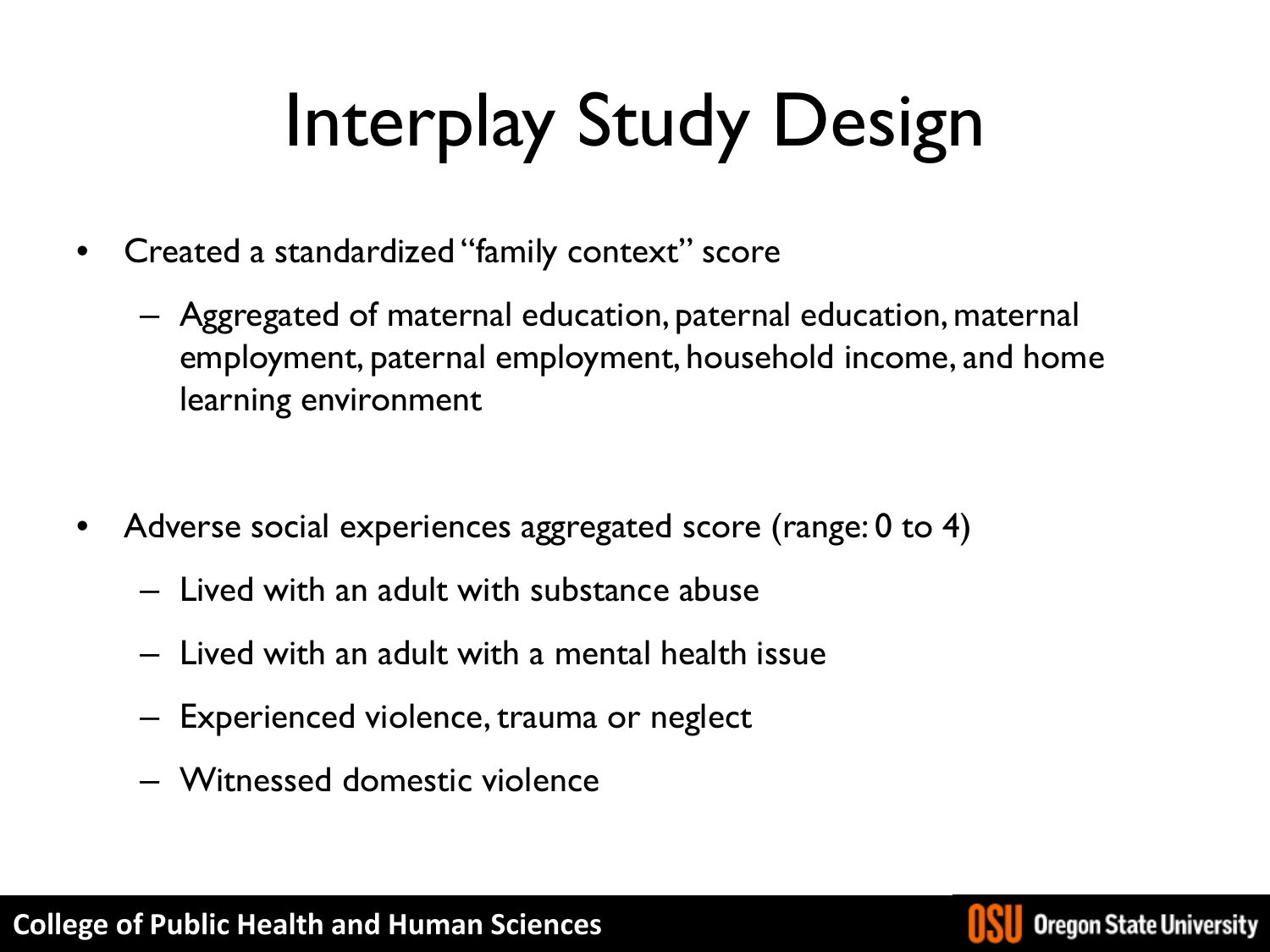## Ethical Statement

- All research activities were approved by Oregon State University's Institutional Review Board
- All parents gave informed written consent and children gave assent before partaking in any research activity
- Results from the chemical results from the wristbands were returned to the parents.
- All parents were given resources created by the Agency for Toxic Substances and Disease Registry and the Oregon Environmental Council's Eco-Health Homes Checkup Kit

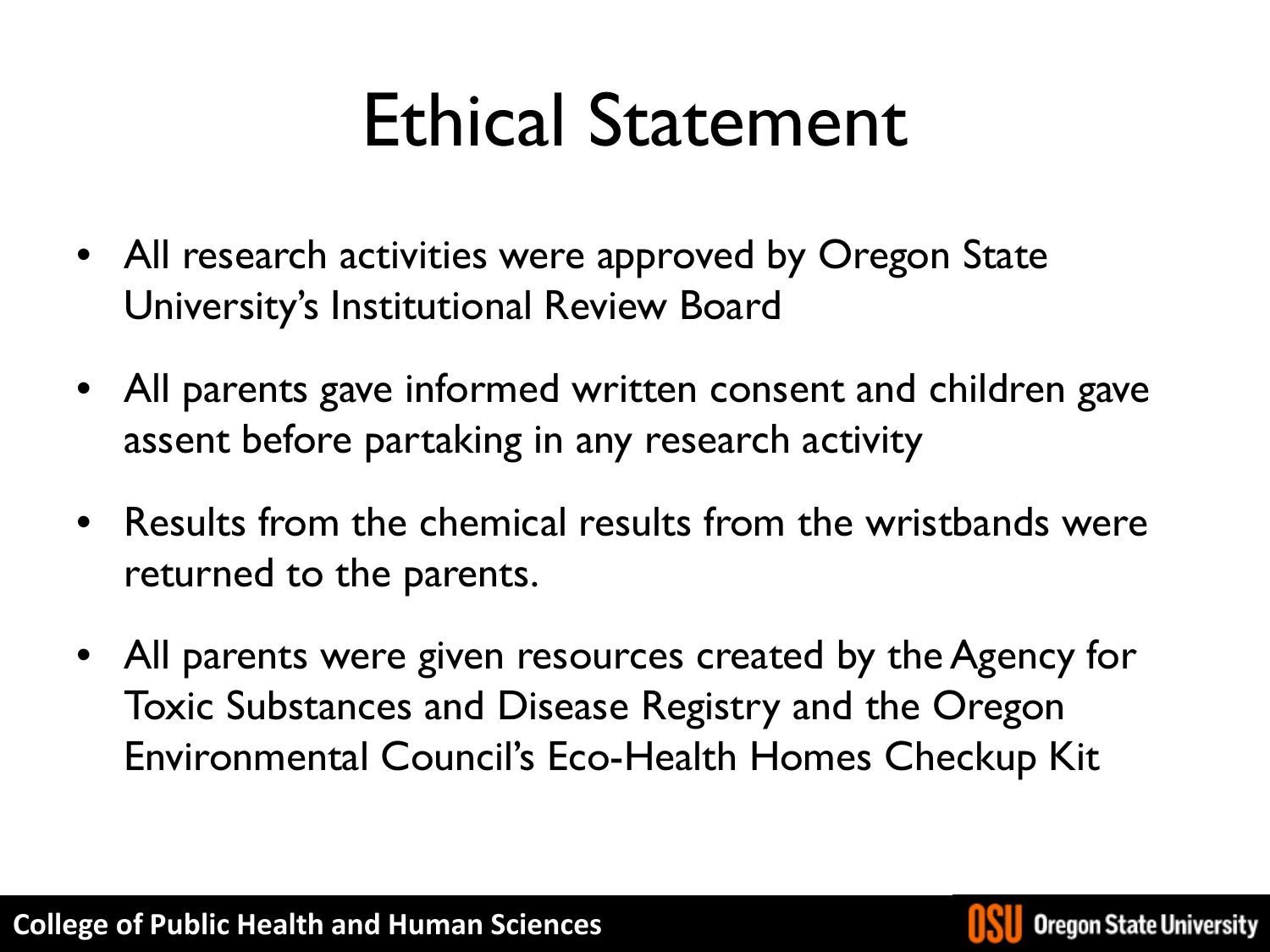| <b>Variables</b>                       | N  | %Male | %Female   |                |                |
|----------------------------------------|----|-------|-----------|----------------|----------------|
| Child gender                           | 92 | 64%   | 36%       |                |                |
|                                        |    | %No   | %Yes      |                |                |
| Mother employed                        | 86 | 34%   | 66%       |                |                |
| Father employed                        | 60 | 12%   | 88%       |                |                |
|                                        | N  | M     | <b>SD</b> | Min            | <b>Max</b>     |
| Child age in years                     | 88 | 4.31  | 0.68      | 3.12           | 5.75           |
| Family context                         |    |       |           |                |                |
| Mother's Education in years            | 86 | 16.30 | 3.67      | 10             | 34             |
| Father's Education in years            | 64 | 16.08 | 3.02      | 10             | 24             |
| Household income <sup>a</sup>          | 86 | 5.22  | 2.84      | $\mathbf{1}$   | 8              |
| Home learning environment <sup>b</sup> | 88 | 0.01  | 1.00      | $-2.80$        | 1.82           |
| Adverse experiences                    | 90 | 0.40  | 0.81      | $\overline{0}$ | $\overline{4}$ |

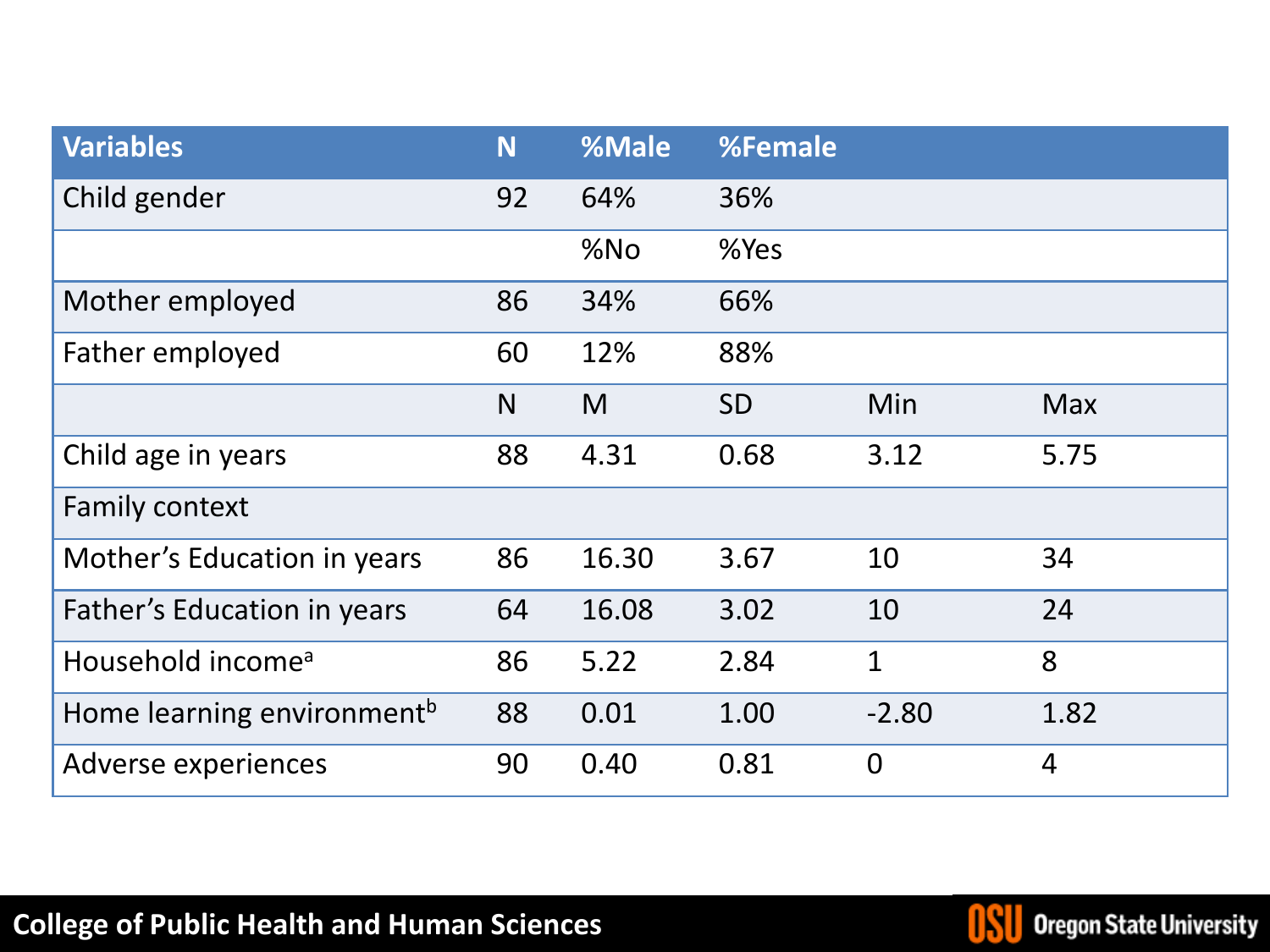|                                | N  | M    | <b>SD</b> | <b>Min</b> | <b>Max</b> |
|--------------------------------|----|------|-----------|------------|------------|
| Self-control                   | 89 | 1.73 | 0.61      | 0.14       | 3.00       |
| <b>Externalizing aggregate</b> | 89 | 0.76 | 0.48      | 0.00       | 2.06       |
| Internalizing                  | 89 | 0.61 | 0.47      | 0.00       | 1.86       |
| Teacher-rated social behavior  |    |      |           |            |            |
| Communication                  | 89 | 1.94 | 0.50      | 0.29       | 3.00       |
| Cooperation                    | 89 | 1.96 | 0.61      | 0.67       | 3.00       |
| Assertion                      | 89 | 1.65 | 0.52      | 0.14       | 2.86       |
| Responsibility                 | 89 | 1.95 | 0.51      | 0.75       | 3.00       |
| Empathy                        | 89 | 1.93 | 0.58      | 0.50       | 3.00       |
| Engagement                     | 89 | 1.90 | 0.53      | 0.57       | 3.00       |

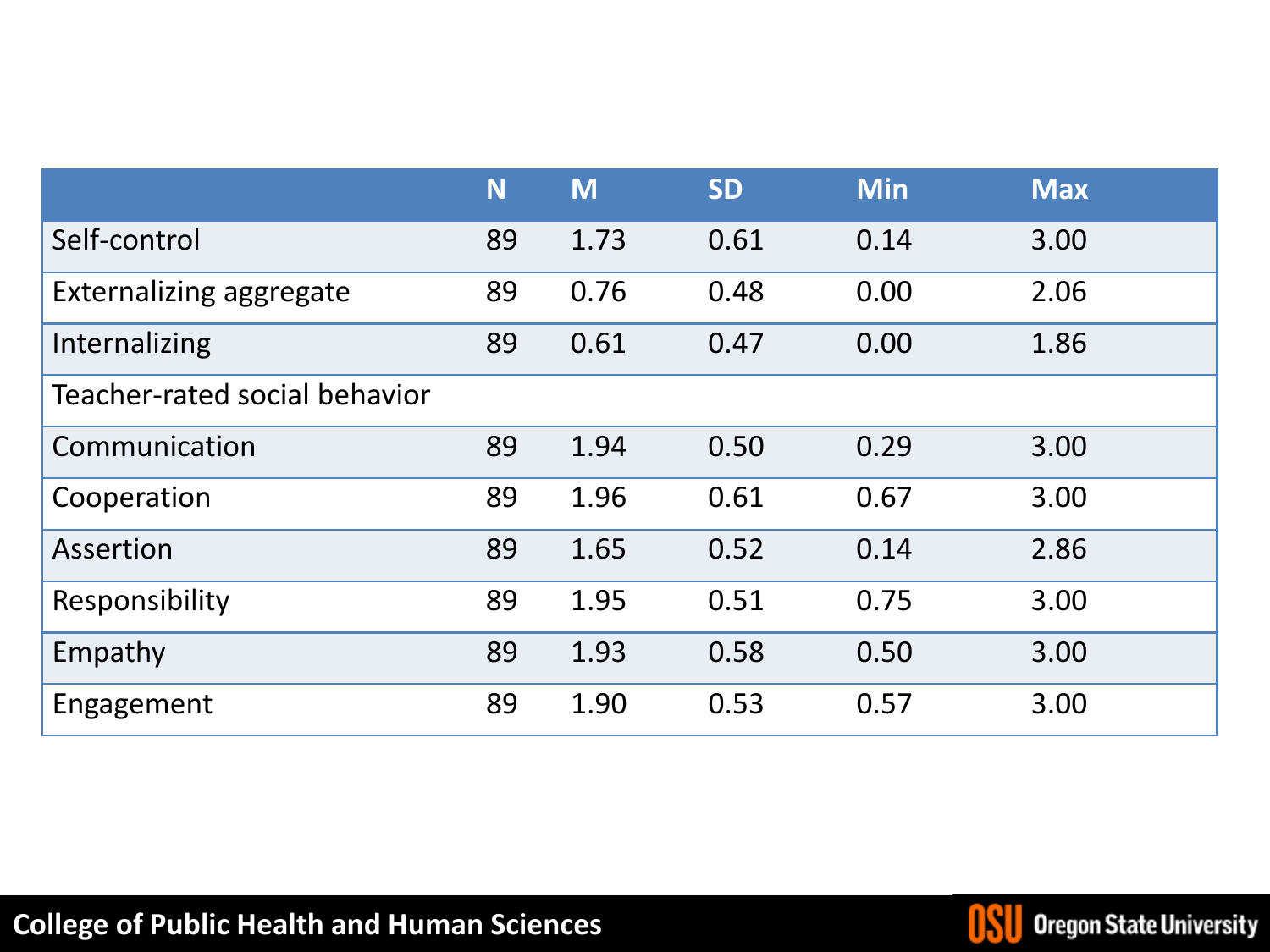## Exposure Assessment (n=72)

- 92 pre-cleaned wristbands were distributed and returned via mail in sealed PTFE bags
	- 77 were returned for analysis (83.7%)
	- 5 samples were excluded (6.5%)
- Extraction method described in O'Connell et al 2014, *Env. Sci. Technol. 46(6)*
- GC-MS method for 41 analytes
- Recovery surrogate of FBDE-118 (73±32%) or FBDE-126 (93±29%)
- LOQ ranged from 0.77 to 26.5 ng/g wristband



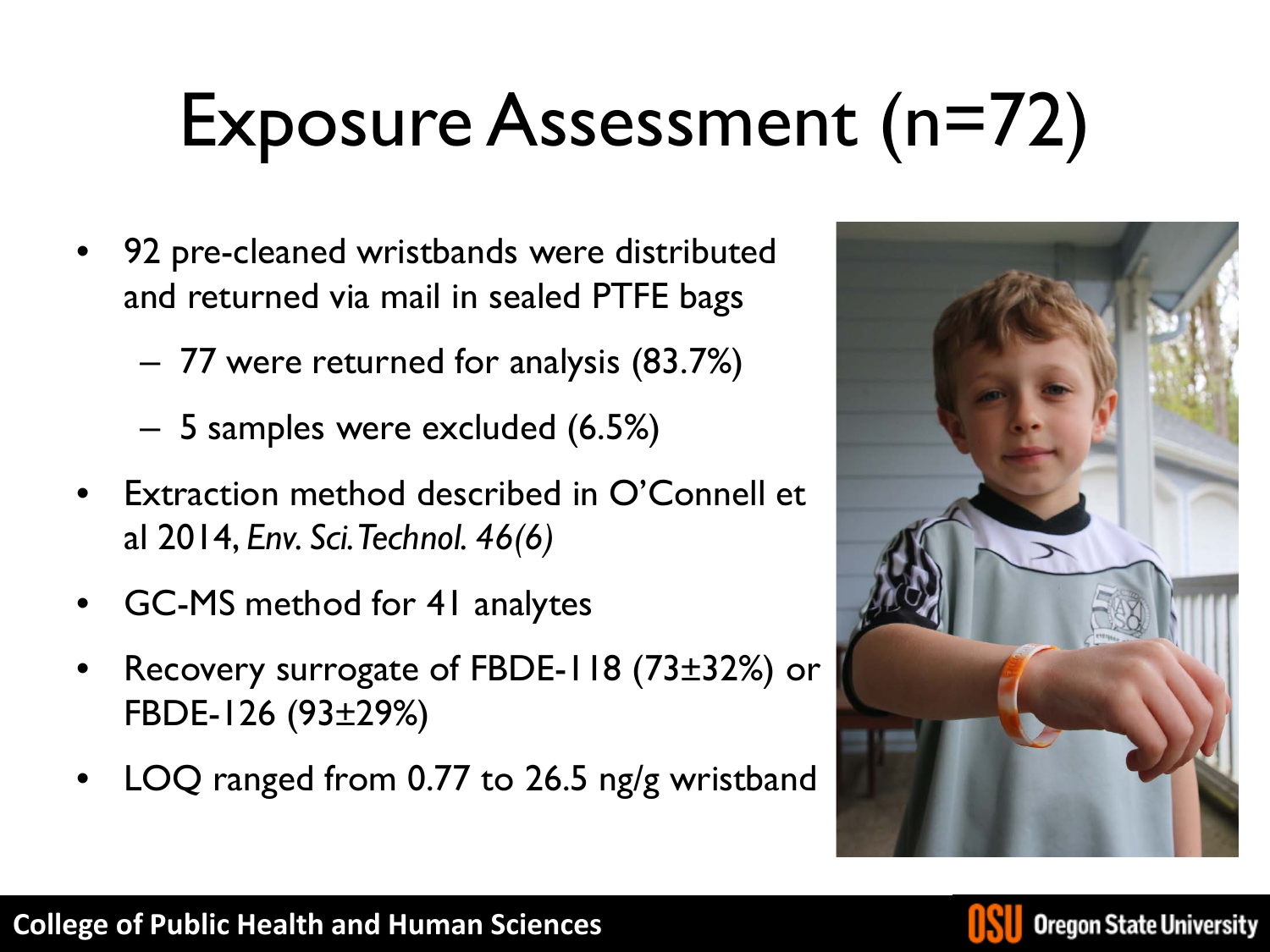### Most abundant flame retardants in wristbands (60% or more above detection limit)



*Kile et al, Env. Research 2016*

#### **College of Public Health and Human Sciences**



**Oregon State University**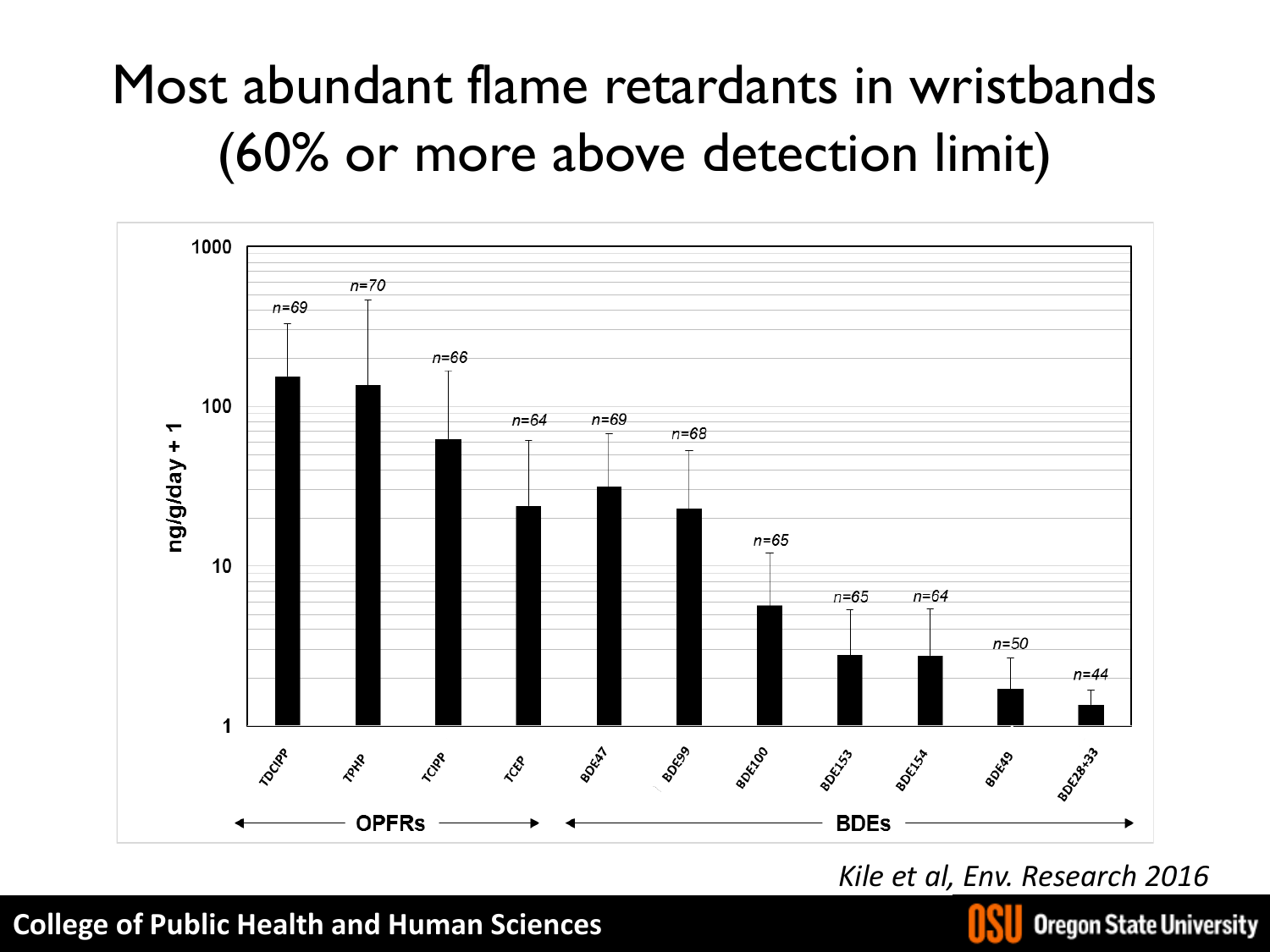Factors associated with total levels of different classes of flame retardants measured in wristbands based on multivariate linear regression models

| Ln $\Sigma$ OPFR (ng/g/d)                | Estimate $(\beta)$ | <b>SE</b> | p-value |
|------------------------------------------|--------------------|-----------|---------|
| Intercept                                | 4.67               | 0.36      | < 0.01  |
| Vacuum frequency ( $\geq 6$ times/month) | $-0.10$            | 0.23      | 0.68    |
| Home age $(2 2005)$                      | 0.74               | 0.27      | 0.01    |
| <b>Family context</b>                    | $-0.36$            | 0.18      | 0.05    |
|                                          |                    |           |         |
| Ln $\Sigma$ BDE (ng/g/d)                 | Estimate $(\beta)$ | <b>SE</b> | p-value |
| Intercept                                | 4.53               | 0.46      | < 0.01  |
| Vacuum frequency ( $\geq 6$ times/month) | 0.48               | 0.29      | 0.10    |
| Home age $(2 2005)$                      | $-0.65$            | 0.35      | 0.06    |

Family Context = standardized aggregated score that includes parental education, parental employment status, annual household income, 14 items related to the home learning environment.

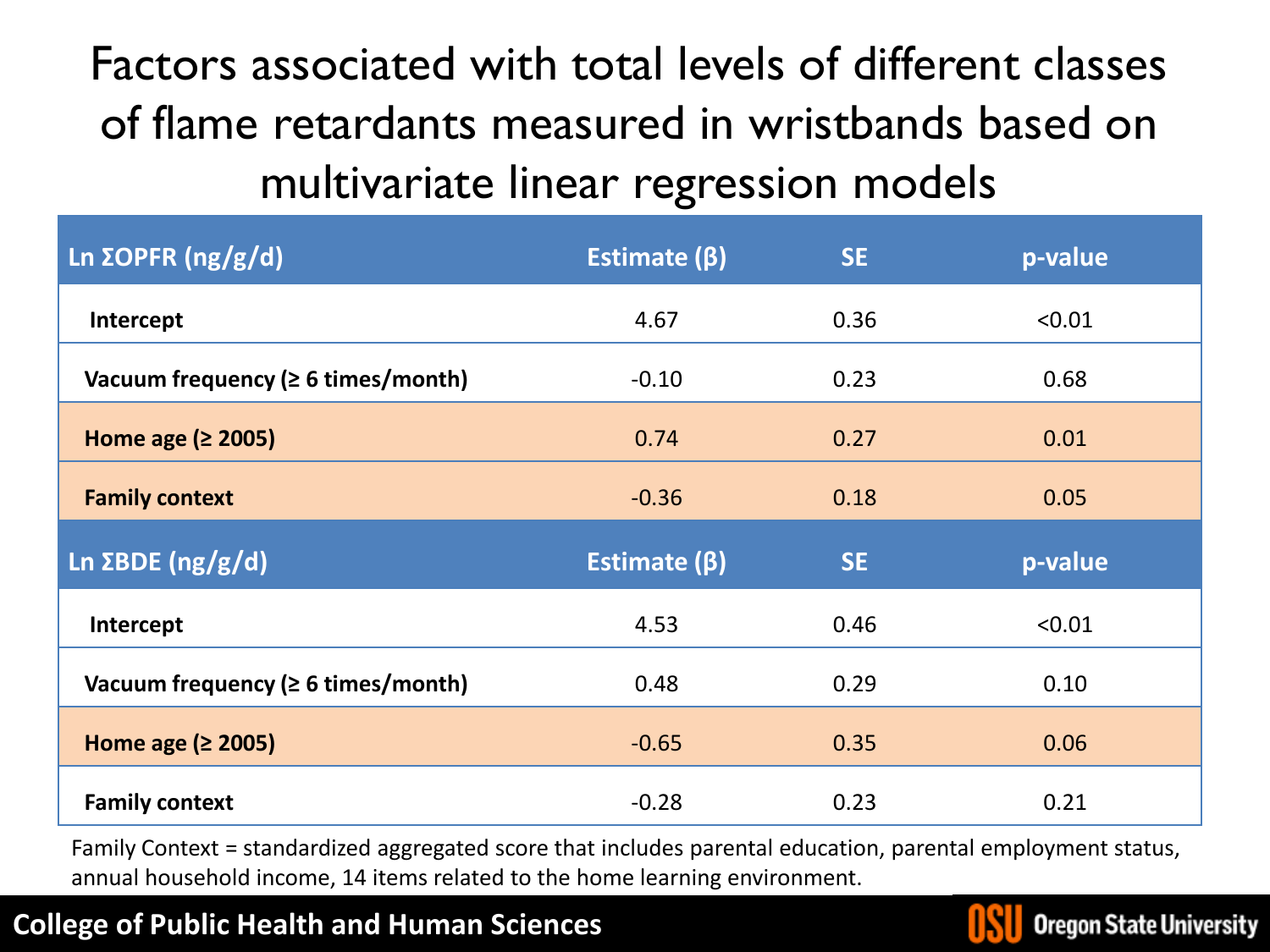Multiple regression analyzes that examined the relationship between two classes of flame retardants and social behavior subscales ( $n= 69$ ) adjusted for gender, age, family context, and child's exposure to adverse experiences.

|                                                            | <b>Assertion</b>              | <b>Responsibility</b> | <b>Externalizing</b>             |
|------------------------------------------------------------|-------------------------------|-----------------------|----------------------------------|
|                                                            | $B(SE)$ â                     | $B(SE)$ â             | $B(SE)$ â                        |
| Covariates                                                 |                               |                       |                                  |
| Gender <sup>a</sup>                                        | $0.21(0.10) 0.21*$            | $0.44(0.10)0.43**$    | $-0.29(0.10) -0.30**$            |
| Age                                                        | $0.32$ (0.07) $0.44**$        | $0.24(0.07)0.33**$    | $-0.12$ (0.10) $-0.18$           |
| <b>Family Context</b>                                      | $0.13(0.08)0.18$ <sup>+</sup> | $0.21(0.08)0.27**$    | $-0.21(0.11) -0.32$ <sup>+</sup> |
| <b>Adverse Experiences</b>                                 | 0.04(0.07)0.06                | $-0.04(0.07) -0.05$   | $0.31(0.10) 0.42**$              |
| <b>Flame Retardants</b>                                    |                               |                       |                                  |
| Ln ΣPBDE                                                   | $-0.13(0.04) -0.31**$         | 0.03(0.04)0.07        | $-0.05(0.10) -0.04$              |
| Ln ΣOPFR                                                   | 0.09(0.06)0.15                | $-0.16(0.06) -0.25**$ | $0.24(0.10) 0.31*$               |
| R square                                                   | 0.41                          | 0.44                  | 0.35                             |
| R square for model<br>without Flame Retardant<br>variables | 0.28                          | 0.29                  | 0.19                             |

a 0 = male, 1=female *Note*. *B* = Unstandardized Estimate. *SE* = Standard Error. *â* = Standardized Estimate †*p* < .10. \**p* < .05. \*\**p* < .01.

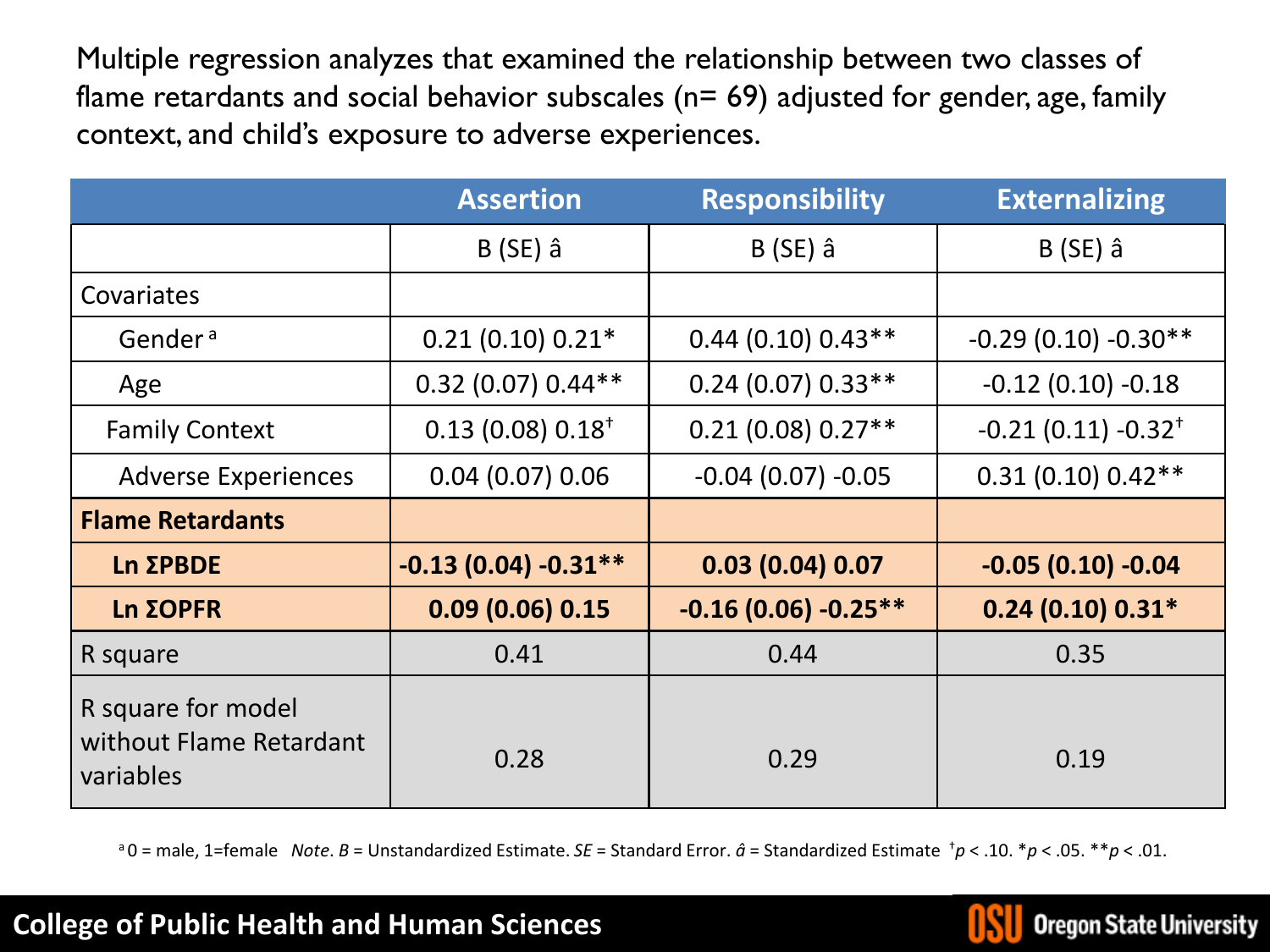### Associations between LnΣOPFRs and LnΣBDE with Externalizing Behavior Subscale

*Adjusted for family context, age, sex, and child adverse social experiences*



| Curve                  | % of deviance explained | Sample size (n) | P-value |
|------------------------|-------------------------|-----------------|---------|
| A) LnΣOPFRs (ng/g-day) | 34.8%                   | 69              | 0.027   |
| B) LnΣBDEs (ng/g-day)  | 46.8%                   | 69              | 0.303   |

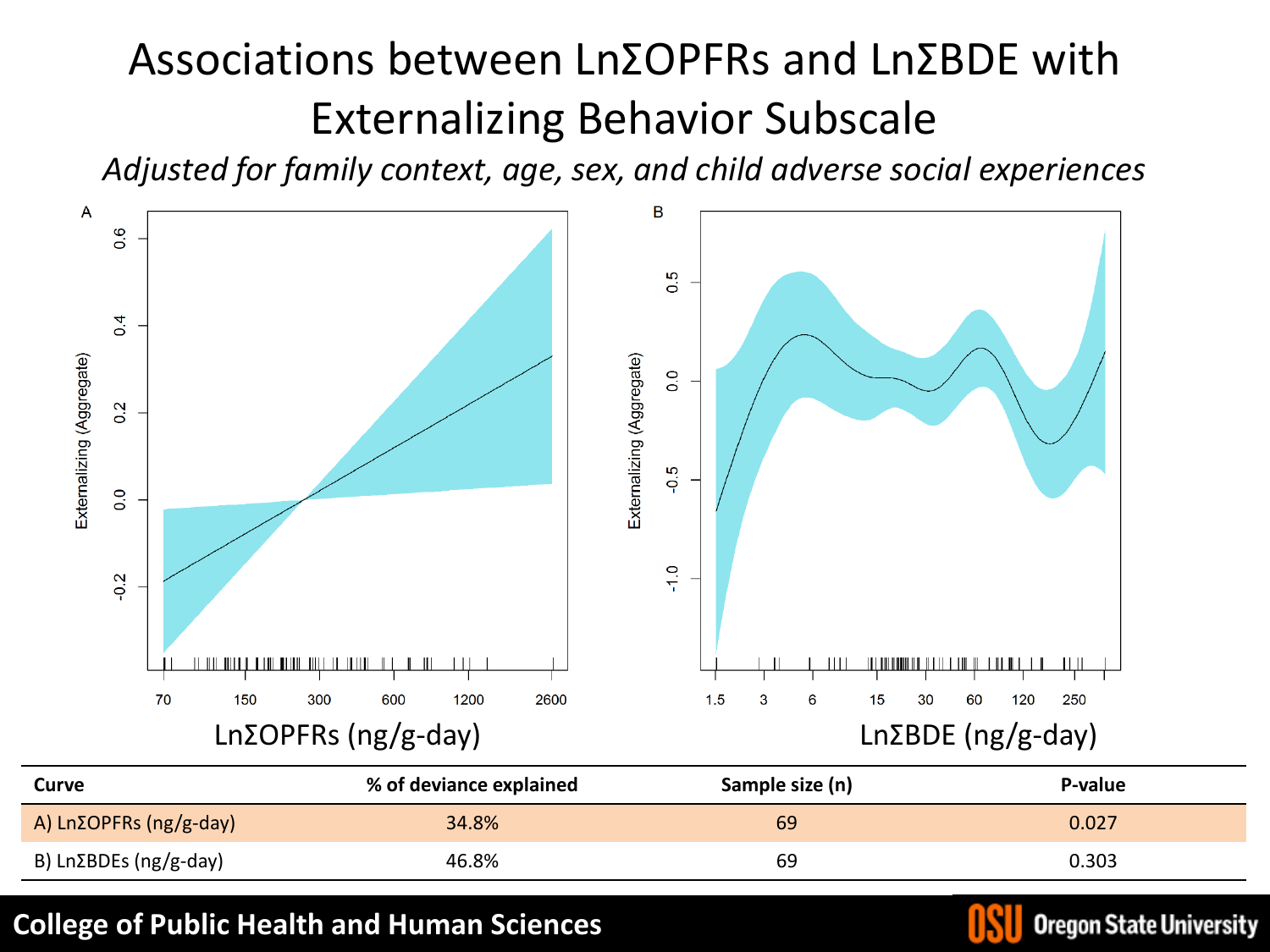### Associations between LnΣOPFRs and LnΣBDE with Responsibility Behavior Subscale

*Adjusted for family context, age, sex, and child adverse social experiences*



| Curve                  | % of deviance explained | Sample size (n) | P-value |
|------------------------|-------------------------|-----------------|---------|
| A) LnΣOPFRs (ng/g-day) | 47.8%                   | 69              | 0.069   |
| B) LnΣBDEs (ng/g-day)  | 48.8%                   | 69              | 0.243   |

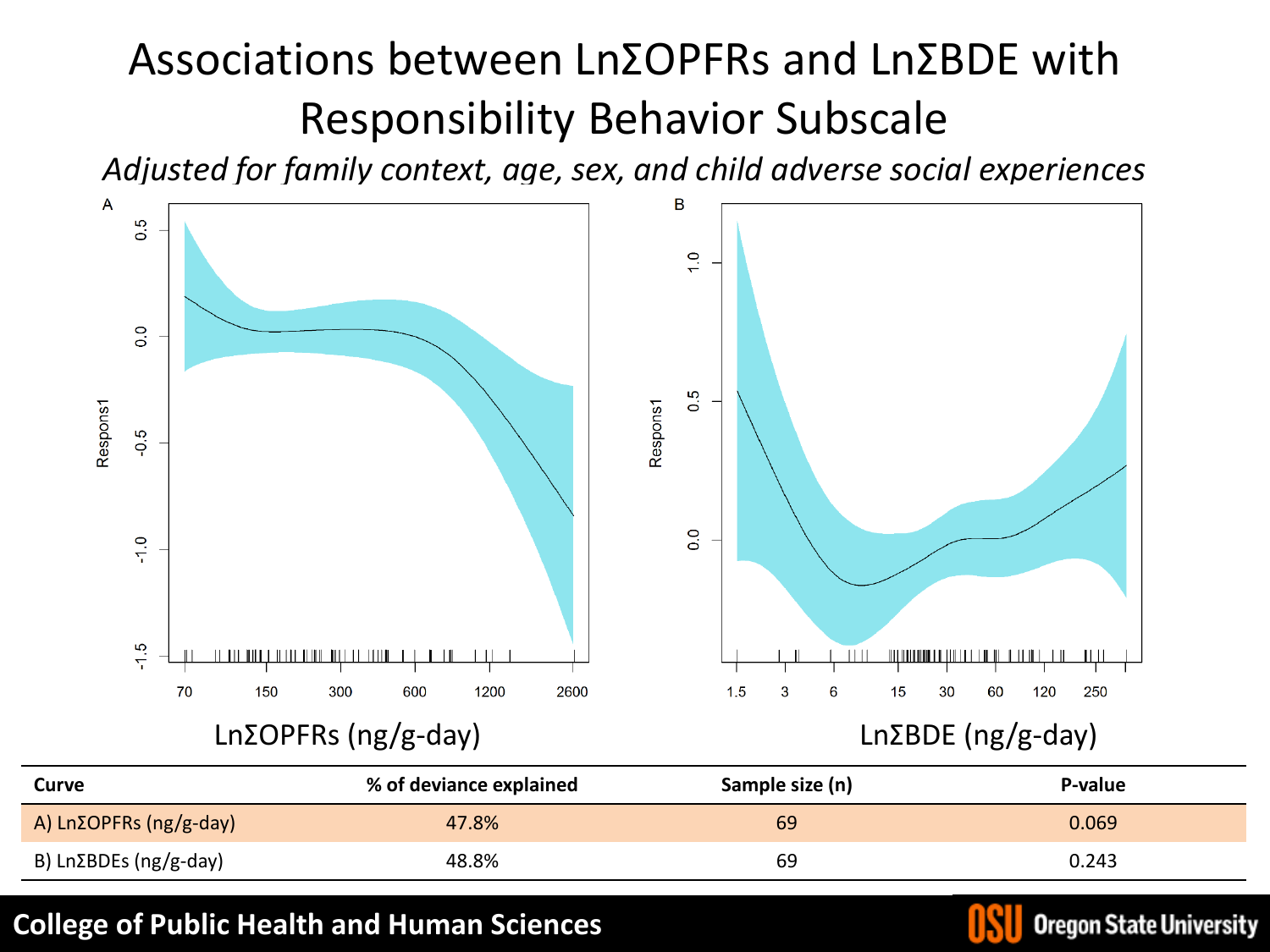### Associations between LnΣOPFRs and LnΣBDE with Assertion Behavior Subscale

*Adjusted for family context, age, sex, and child adverse social experiences*



| Curve                  | % of deviance explained | Sample size (n) | P-value |
|------------------------|-------------------------|-----------------|---------|
| A) LnΣOPFRs (ng/g-day) | 49.9%                   | 69              | 0.116   |
| B) LnΣBDEs (ng/g-day)  | 46.6%                   | 69              | 0.007   |

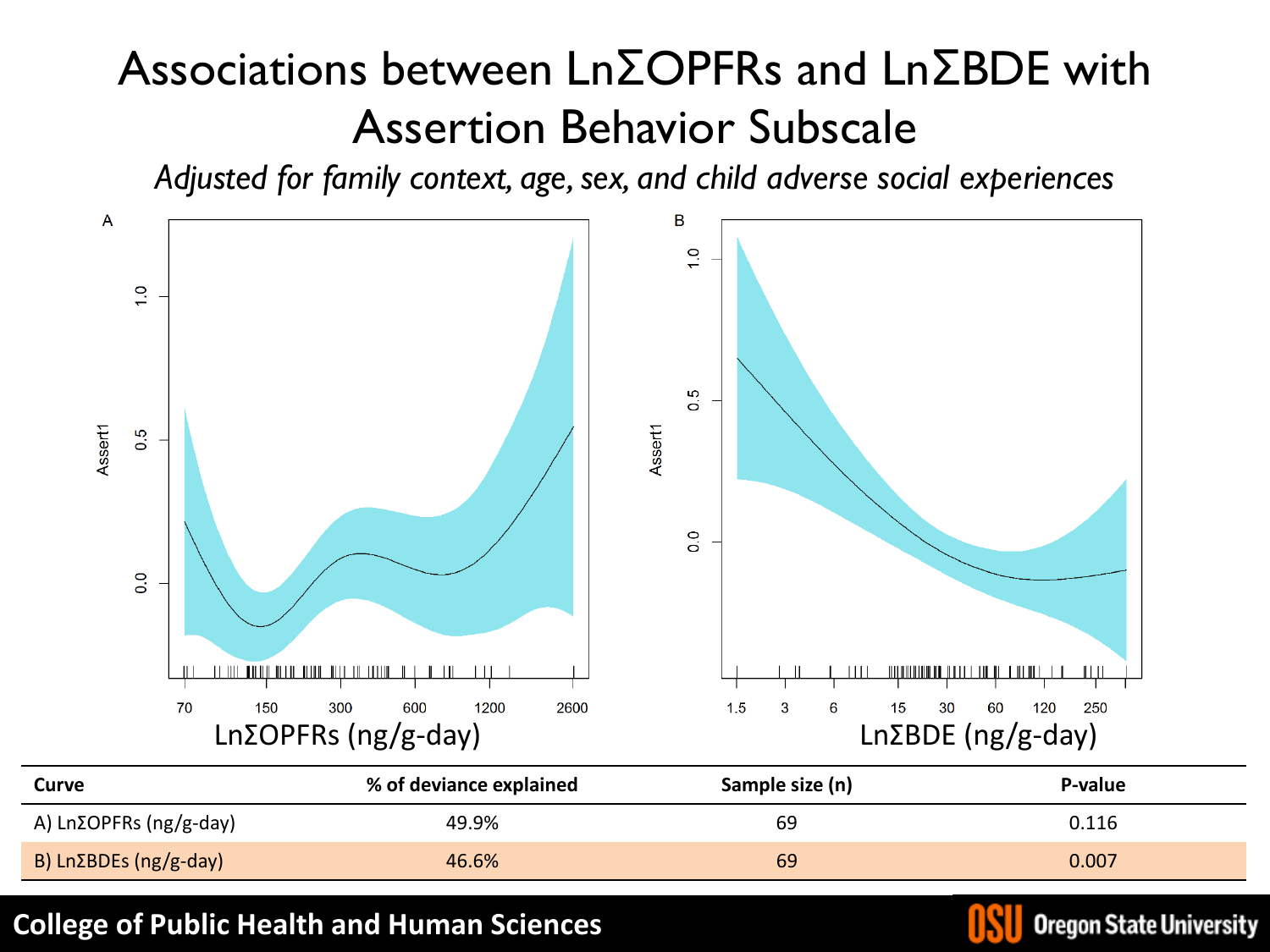## Strengths and Limitations

### **Strengths**

- Measured personal exposures that captured all microenvironments encountered by the child
- Inhalable fraction
- Controlled for negative social experiences
- Teacher blinded to child's exposure

### **Limitations**

- Cross sectional
- Small sample size
- Non-generalizable population
- Only inhalable fraction (no particles or ingestion)
- Did not include performance reference compounds so cannot calculate concentrations in air

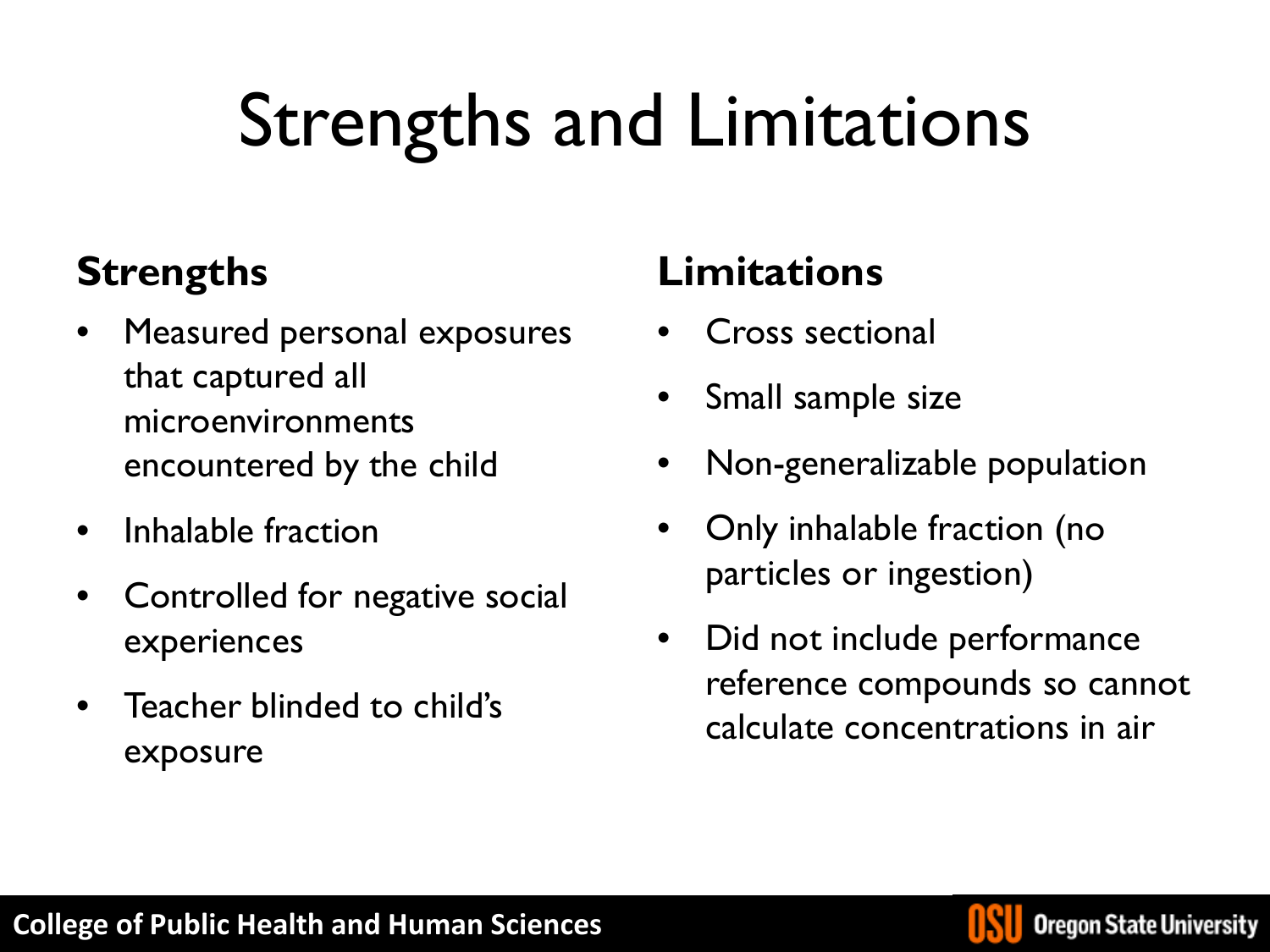## Conclusions

- Children in Oregon are exposed to flame retardants and the most abundant compounds detected in the wristbands were organophosphate-based flame retardants
- OPFR exposure measured in the wristband which reflects inhalation pathway was associated with more externalizing behavior problems including aggression, defiance, hyperactivity, inattention and bullying and with poorer personal responsibility after controlling for other risk factors
- BDR exposure measured in the wristband which reflects inhalation pathway was associated with less assertive behavior after controlling for other risk factors